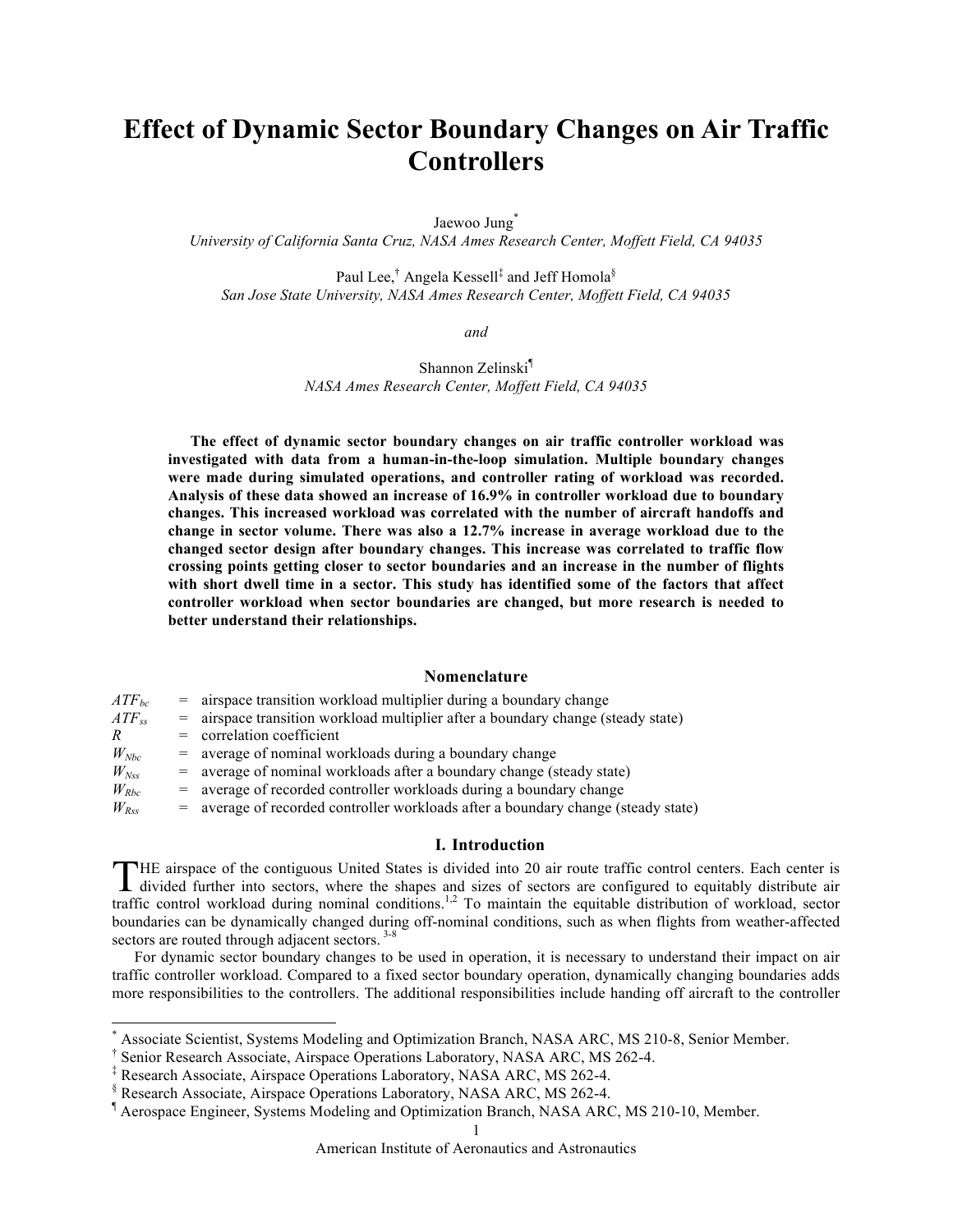of the new sector that the aircraft would be in after a boundary change and maintaining situational awareness through the changes. Studies from a human factors perspective indicated that dynamic boundary changes might have a negative impact on controller situational awareness and performance when implemented without careful preparation or controller training.<sup>9, 10</sup> Pre-defined boundary configurations, pre-determined times to change, and controller training for the configurations were used in these studies.

To obtain further insight into the effect of dynamic boundary changes on air traffic controller workload, a human-in-the-loop simulation was conducted at NASA in May 2009. Multiple boundary changes were made during simulated traffic control operations, and controller's perception of workload rating was recorded. The controllers had no previous knowledge of scheduled boundary changes. They were told of a boundary change three-minutes prior to the change. This paper examines the impact of such boundary changes on air traffic controller workload by analyzing data from the simulation.

The paper is organized as follows. Section II contains a brief description of the human-in-the-loop simulation. Section III presents the analysis of data collected from the simulation. In Section IV the paper is concluded and recommendations are made for future research.

# **II. Brief Description of the Human-in-the-Loop Simulation**

In May 2009, a human-in-the-loop (HITL) simulation was conducted at NASA to obtain insight into the effect of dynamic boundary changes on air traffic controller workload. The following subsections describe the scenarios, setup, and recorded data for this simulation.

# **A. Simulation Scenarios**

In the HITL simulation, four adjacent high altitude sectors in the Kansas City air route traffic control center, ZKC 29, 90, 94 and 98, were subjected to boundary changes. Four 60-minute scenarios were used in the simulation.

For all scenarios, the average aircraft count in sectors ZKC 90 and 94 were set to be higher than the ones in ZKC 29 and 98. Such difference was used to create an unequal distribution of workload among the sectors. Dynamic sector boundary changes were used to re-distribute the workload equitably among the sectors. Simulation runs with the same scenarios without the boundary changes were used as the baseline.

Three algorithms, based on dynamic airspace units, $11$  flight clustering, $12$  and mixed integer programming,13 were used to generate new boundaries. Inputs for the algorithms were the traffic data and the original sector boundary configurations. The objective for all algorithms was to distribute aircraft counts equitably among the sectors, therefore emulating equitable distribution of workload. Figure 1 shows a result of boundary changes. The difference in the average aircraft count between ZKC 90 and 98 in the baseline (top plot) became less with boundary changes (bottom plot).



**Figure 1. The average aircraft count in sectors ZKC 90 and 98, baseline and with boundary changes.**

# **B. Simulation Setup and Recorded Data**

An area supervisor and six air traffic controllers participated in the HITL simulation. A single controller was assigned to each of the four sectors. The area supervisor decided when and which sector required aid from one or two additional controllers. In a typical run, three boundary changes occurred. Boundary configurations, except ones at the start time, were unknown to the controllers. A preview of the upcoming boundary change was displayed to the controllers three minutes prior to the change. Only boundaries between sectors were changed. Figure 2 shows examples of boundary changes.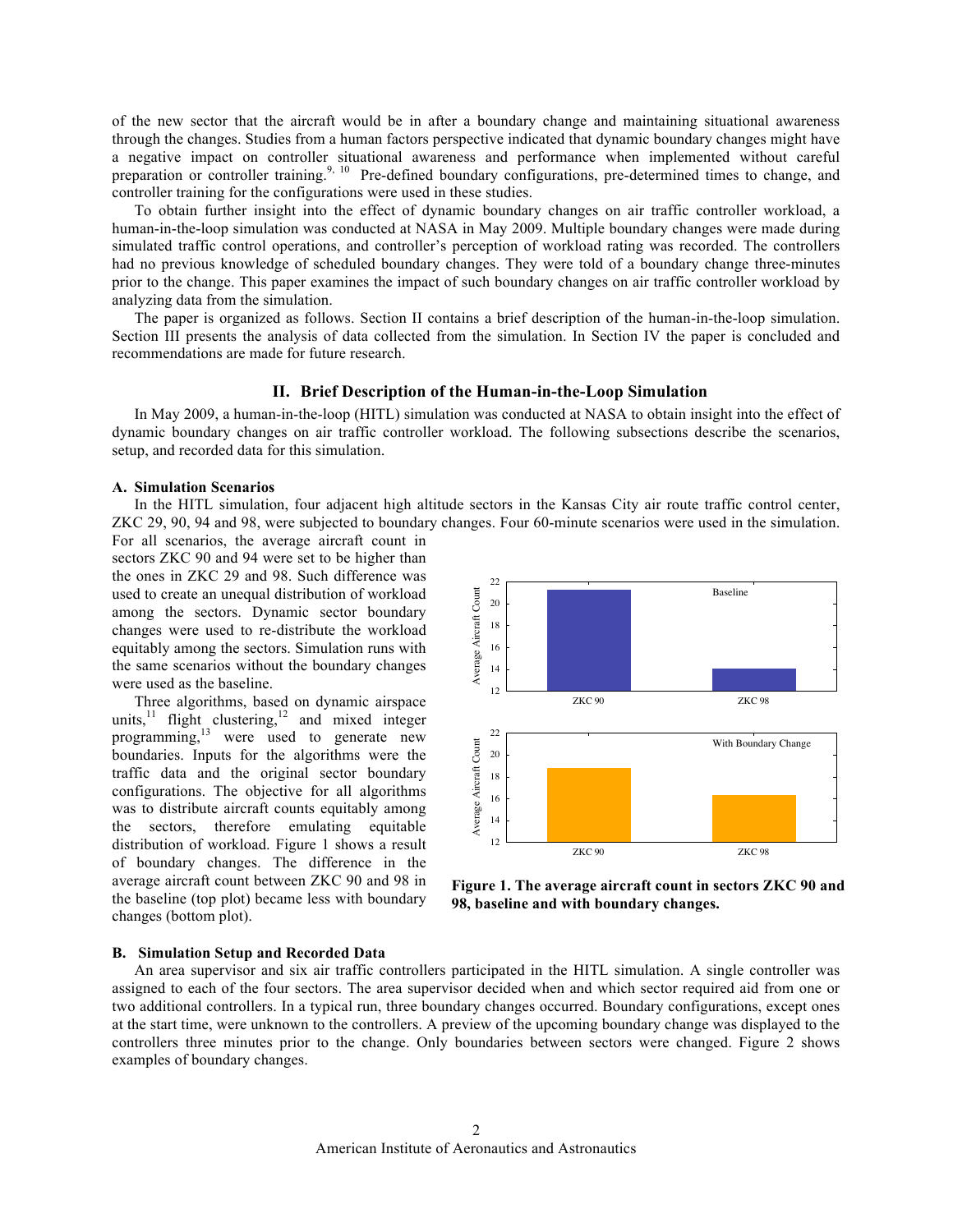A self-rating of each controller's perception of workload was recorded in five minute intervals and at three and one minutes before and after each boundary change. The same times were used to record workload for the baseline. For simplicity, self-rated controller's perception of workload is referred to as controller workload from now on.

The workload rating ranged from one to seven on an integer scale, where seven indicated the highest workload. At each recording time, controllers were asked to assess their workload level and press a button on a numeric keyboard. Each recording time was announced by an audio cue. Workload recordings were not collected at the exact time of boundary changes so that the controllers would not be distracted. Late transfers were allowed, i.e. an aircraft was allowed to cross a sector boundary first, and have its radar identification transferred afterwards.

The simulation produced data for 36 boundary change cases (4 scenarios x 3 boundary changes



**Figure 2. Example of sector boundary changes.**

per scenario x 3 boundary change algorithms), and for the corresponding baseline cases. For a complete description of the HITL simulation, readers are referred to Ref. 14. Details of the simulation setup, such as specific boundary change times of each scenario, are available in the reference.

# **III. Analysis of the Simulation Data**

In this section, the analysis of simulation data is presented in two subsections. The first subsection examines the effect of dynamic sector boundary changes on air traffic controller workload during the boundary changes. The second subsection examines the effect of the changes on the average workload after the changes.

# **A. Effect of Boundary Changes on Controller Workload During the Boundary Changes**

In the HITL simulation, the controllers were responsible for handing off aircraft to the controller of the new sector that the aircraft would be in after a boundary change. The controllers were instructed to arrange and complete the handoffs within the three-minute boundary change preview period. Also, the controllers were responsible for

maintaining situational awareness and providing safe separation of the traffic through the boundary changes. Compared to the baseline, both responsibilities were additional burdens on the controllers. Therefore, it was hypothesized that dynamic sector boundary changes would increase the workload of controllers during the changes.

To test the hypothesis, workload recordings during the boundary changes were compared to the ones from the baseline. Even though there were no boundary changes in the baseline, workloads were recorded at the same interval as the boundary change cases. The average of workload recordings at three and one minutes before and after a boundary change was used to capture workload during the change. Figure 3 shows distribution of workload during boundary changes, where occurrence of a particular workload is shown as frequency in the y-axis. The figure shows a clear increase in the controller workload during the sector boundary changes.



**Figure 3. Distribution of workload during boundary changes.**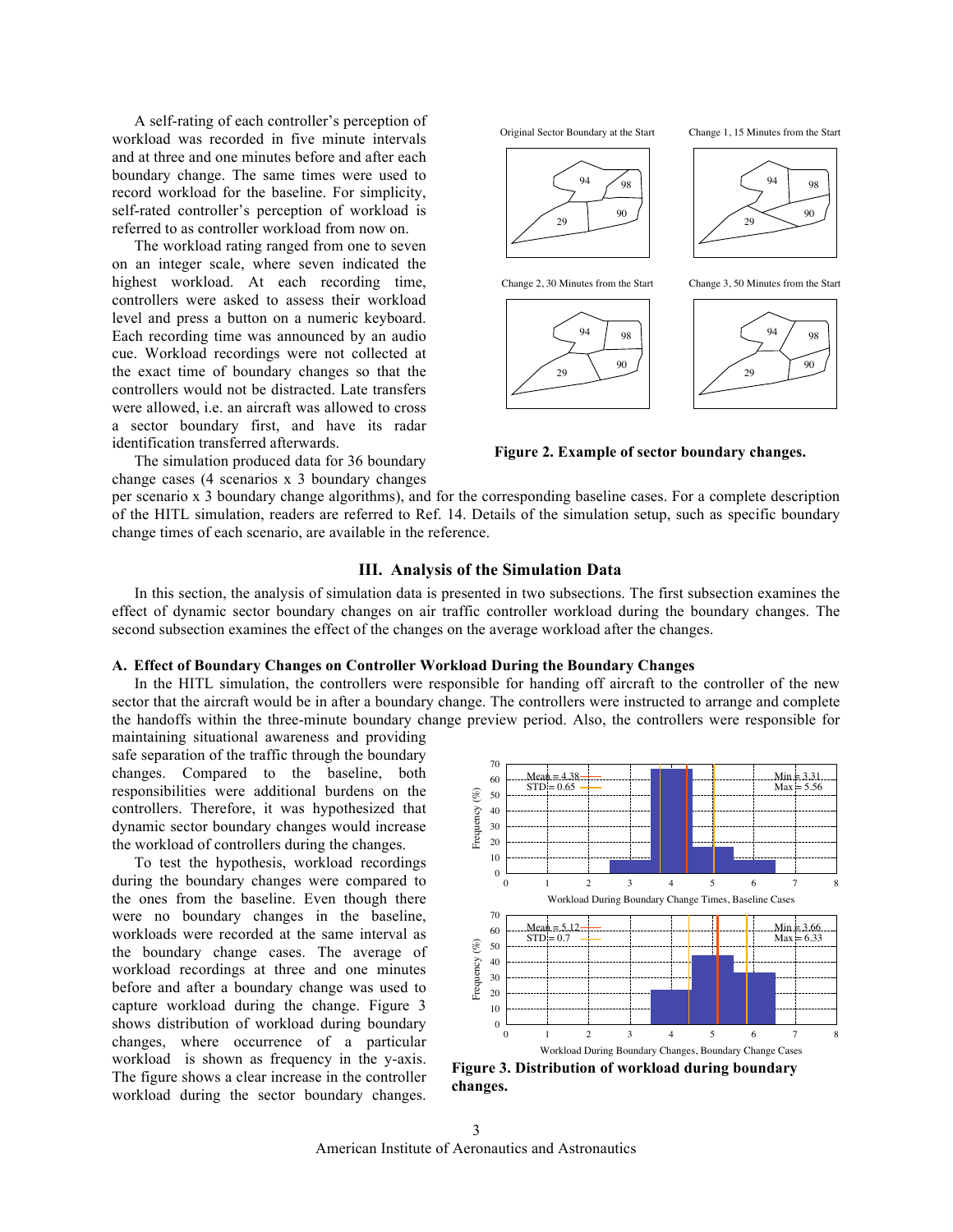Compared to the baseline, the mean workload during the changes was 16.9% higher with the boundary changes, and the distribution of the workload showed a bias toward the higher ratings. The comparison agreed with the hypothesis.

This result showed that dynamic sector boundary changes increased controller workload during the changes. One can model such increase in workload with the following equation:

$$
ATF_{bc} = \frac{W_{Rbc}}{W_{Nbc}} \tag{1}
$$

minutes before and after a boundary change, the where  $W_{Rbc}$ ,  $W_{Nbc}$ , and  $ATF_{bc}$  are the average of recorded controller workloads at three and one average of baseline workloads at the same times, and airspace transition workload multiplier during the boundary change, respectively.

To understand reasons for the increase in workload during the boundary changes,



**Figure 4. Airspace transition workload multiplier during a boundary change versus average airspace volume change (%).**

relationships between  $ATF_{bc}$  and several airspace transition metrics were examined through a regression analysis. Results of the analysis showed that  $ATF_{bc}$  is related to a change in sector volume. Figure 4 shows the relation with a linear fit. The results also showed that sector volume change is correlated with the number of aircraft handoffs, with  $R<sup>2</sup>$  of 0.74. These results indicated that when a boundary change caused sector volumes to change, number of aircraft handoffs increased in proportion to the volume change. Controller workload during the change increased in proportion to both metrics.

The analysis results matched with an observation made during the simulation, that the more drastic the changes in the sector boundaries, the more difficulties the controllers had. For example, the number of controller remarks indicating frustration was highly related to visually observed magnitude of the boundary changes (i.e. related to sector volume change).

The analysis results also matched with the current practice of sector configuration change, where the change is implemented when there is a gap in the traffic flow, thereby reducing number of aircraft handoffs. For future studies, additional insight on causes of workload increase during the changes can be gained by de-coupling change in sector volume from number of aircraft handoffs. Implementing boundary changes when there are no aircraft near sector boundaries might be worth investigating.

# **B. Effect of Boundary Changes on the Average Controller Workload after the Changes**

The dynamic boundary changes affected the relation between air traffic routes and the sectors that contained them. It was assumed that the original sectors were designed to contain the routes in a manner that was favored by the controllers. With this assumption, it was hypothesized that the boundary changes would increase average controller workload after the changes, as the boundary changes altered alignment between the traffic and the airspace.

To test the hypothesis, workload recordings from the boundary change cases were compared with the ones from the baseline. The average of the workload recordings from 5 minutes after a boundary change and 5 minutes before the next change was used as steady state workload. For simplicity, average controller workload between boundary changes is referred to as steady state workload from now on. Figure 5 shows an increase in steady state workload. Compared to the baseline, the mean steady state workload was 12.7% higher with the boundary changes. The comparison agreed with the hypothesis.

This result showed that the boundary change increased steady state workload. To model the increased workload, the following equation is used:

$$
ATF_{ss} = \frac{W_{Rss}}{W_{Nss}} \tag{2}
$$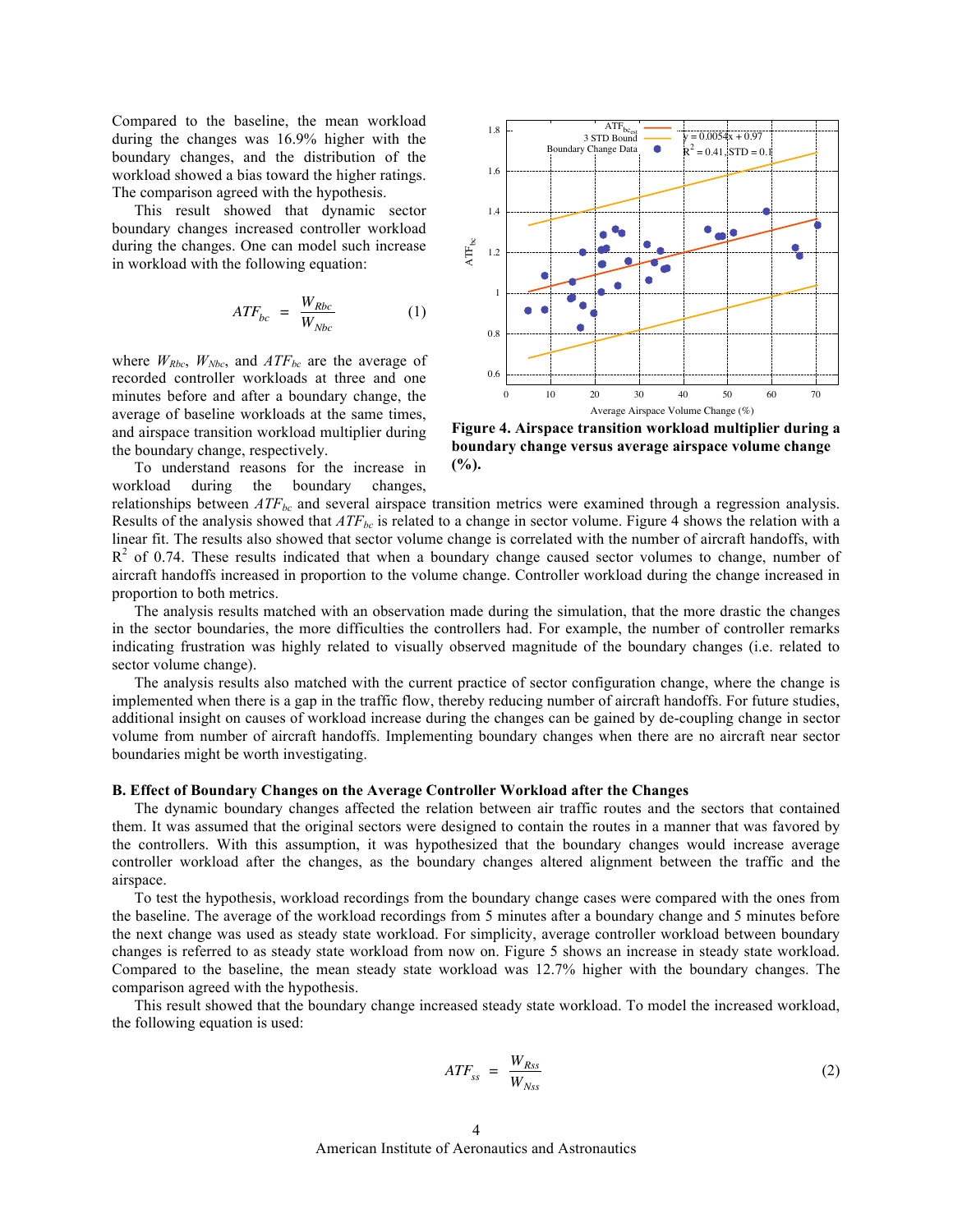where  $W_{Rss}$ ,  $W_{Nss}$ , and  $ATF_{ss}$  are recorded steady state controller workload with boundary changes, the baseline steady state workload, and steady state airspace transition workload multiplier, respectively.

To understand reasons for the increase in steady state workload, relationships between *ATFss* and several airspace design metrics were examined through a regression analysis. Differences between the metrics from the boundary change cases and the corresponding baseline cases were used as independent variables for the regression analysis.

Results of the analysis indicated that *ATFss*, and therefore the steady state workload, increased when the average distance between sector boundaries and traffic flow crossing points became smaller and when the number of flights with short dwell time in a sector became larger. Short dwell time flights were ones with dwell time of less than a minute. Figure 6 shows the relation and  $R^2$  of each metric to  $ATF_{ss}$ . Correlation between the metrics was insignificant, with  $R^2$  of 0.04.

The analysis results showed that boundary changes can be detrimental to sector design, causing an increase in the average workload after the changes. Therefore, sector design factors, especially ones that determine the relation between air traffic routes and the sectors that contain them, should be considered when sector boundary changes are planned.

Times between the boundary changes in the simulation were 15 to 30 minutes. For future studies, increased time between the boundary changes is recommended to gain further insight into the effect of boundary changes on steady state workload.

#### 70  $Mean = 4.58$  $Min = 4.05$ 60  $STD = 0.6$  $Max = 5.5$  $(\%)$ Frequency (%) 50 40 Frequency 30 20 10 0 0 1 2 3 4 5 6 7 8 Steady State Workload, Baseline Cases 70  $Min = 4$  $Mean = 5.16$ 60  $STD = 0.59$  $Max = 5.88$ 50 Frequency (%) Frequency  $(\%)$ 40 30 20 10  $\theta$ 0 1 2 3 4 5 6 7 8 Steady State Workload, Boundary Change Cases

**Figure 5. Distribution of steady state workload.**



**Figure 6. Steady state airspace workload multiplier vs differences in number of short dwell flights and average distance between sector boundary and traffic flow crossing points.**

# **IV. Conclusion**

An analysis was performed on data from a human-in-the-loop simulation to obtain insight into the effect of dynamic sector boundary changes on air traffic controller workload. In the simulation, multiple boundary changes were made during operation, and controller workload ratings were recorded. The simulation used traffic scenarios where workloads of certain sectors were set to be much higher than their adjacent sectors. Boundary change algorithms were used to distribute the workload.

Whereas the boundary change succeeded in distributing the sector aircraft count equitably, increase in workload was found when boundary change cases were compared to baseline cases with the same traffic conditions without boundary changes. Workload during the changes was 16.9% higher, and average workload after the changes was 12.7% higher than the baseline cases.

Further analysis showed that increased workload during boundary changes was correlated to increased sector volume change. Increased average workload after the changes was correlated to two factors. The workload increased when traffic flow crossing points got closer to sector boundaries and when the number of flights in a sector with less than a minute of dwell time became larger. These correlations suggest that these sector design factors should be considered when boundary changes are planned.